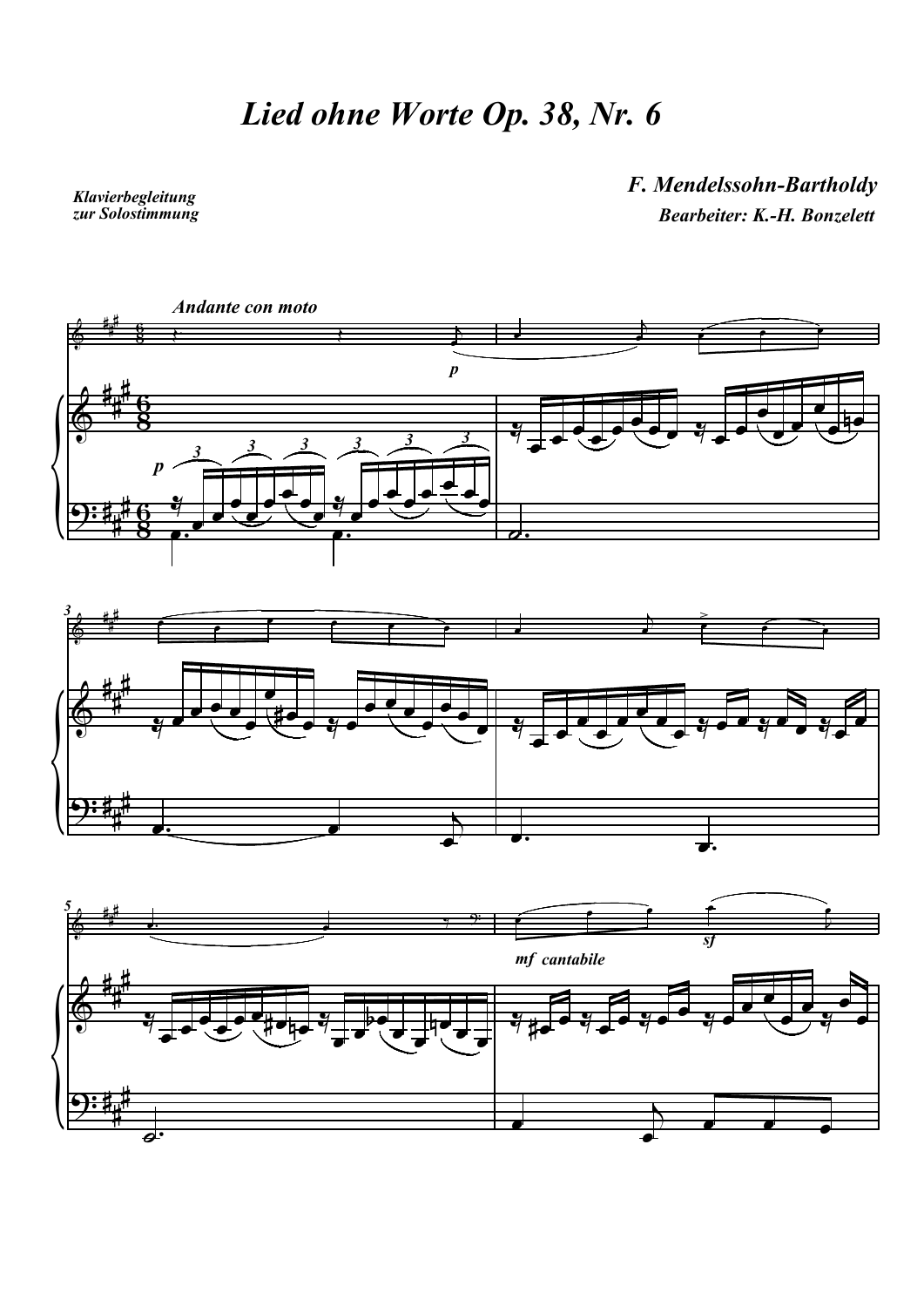







2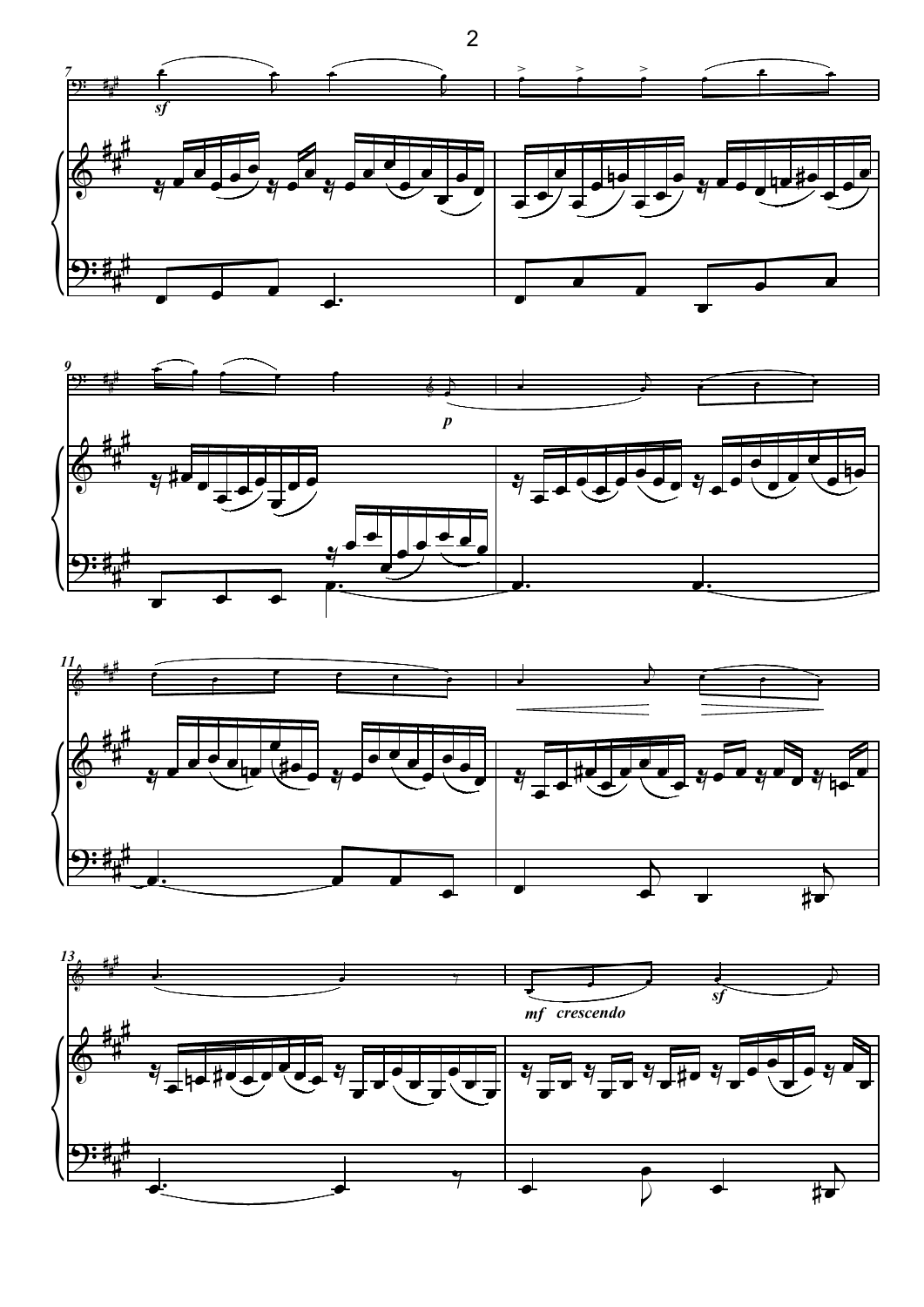







3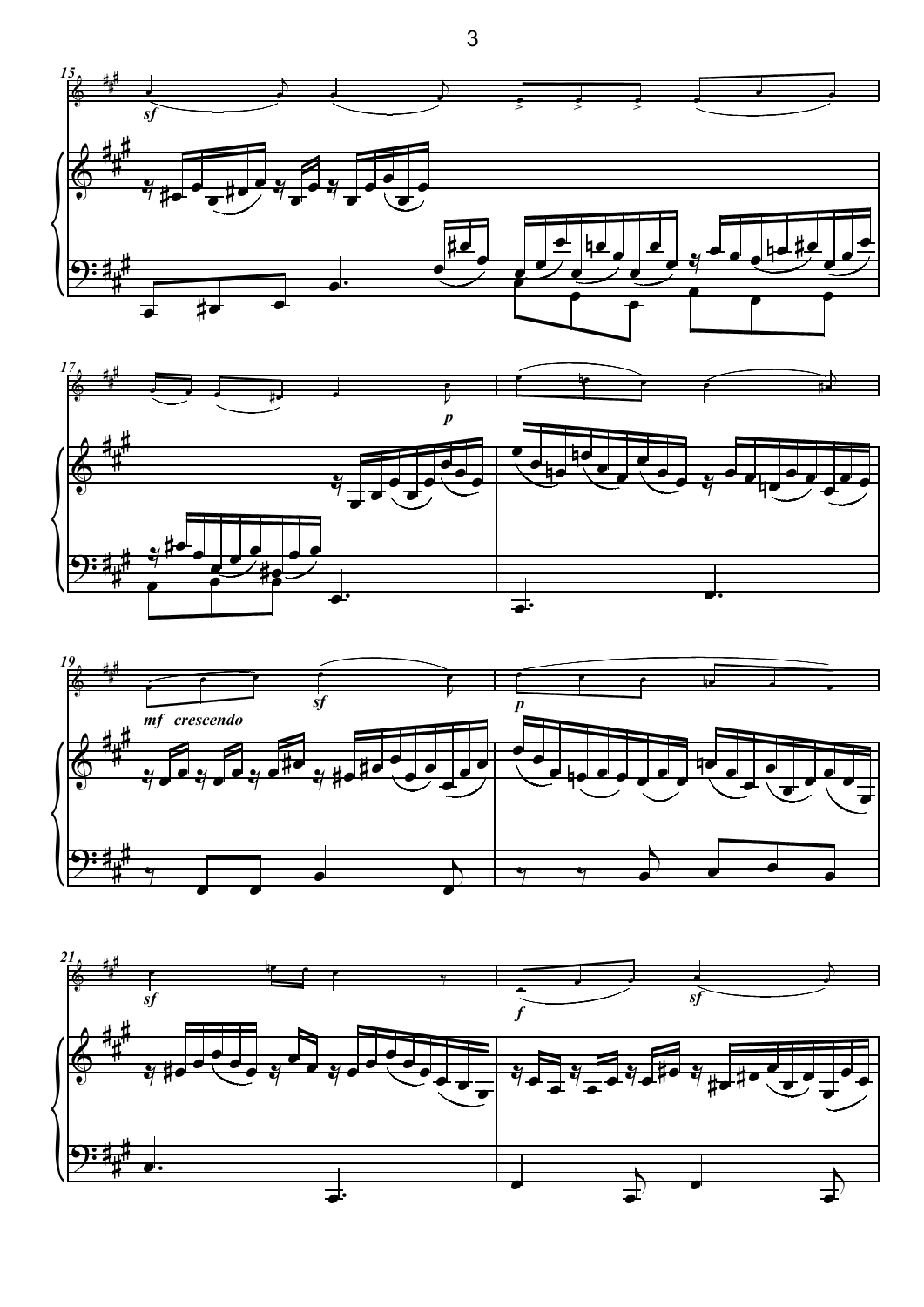





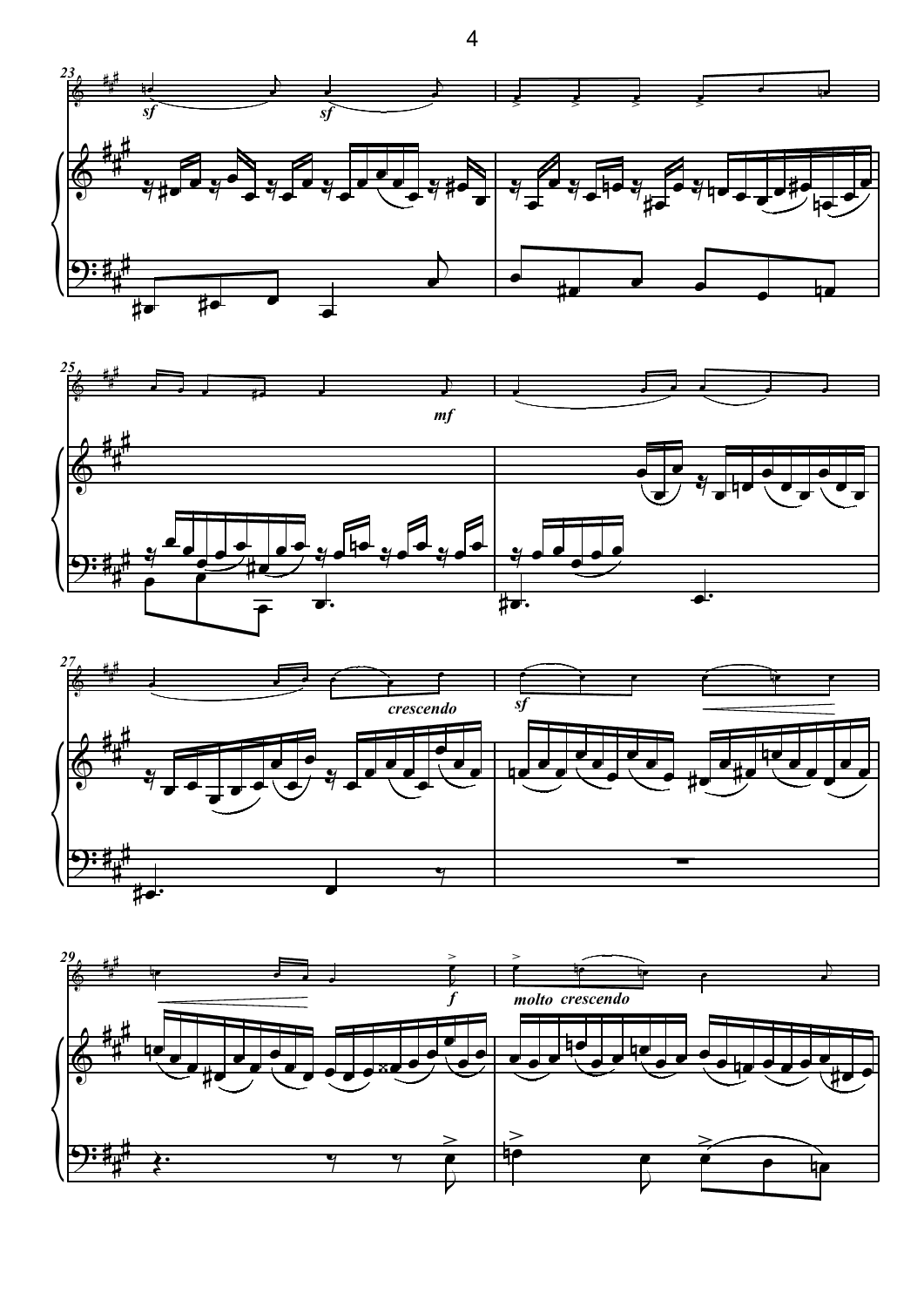





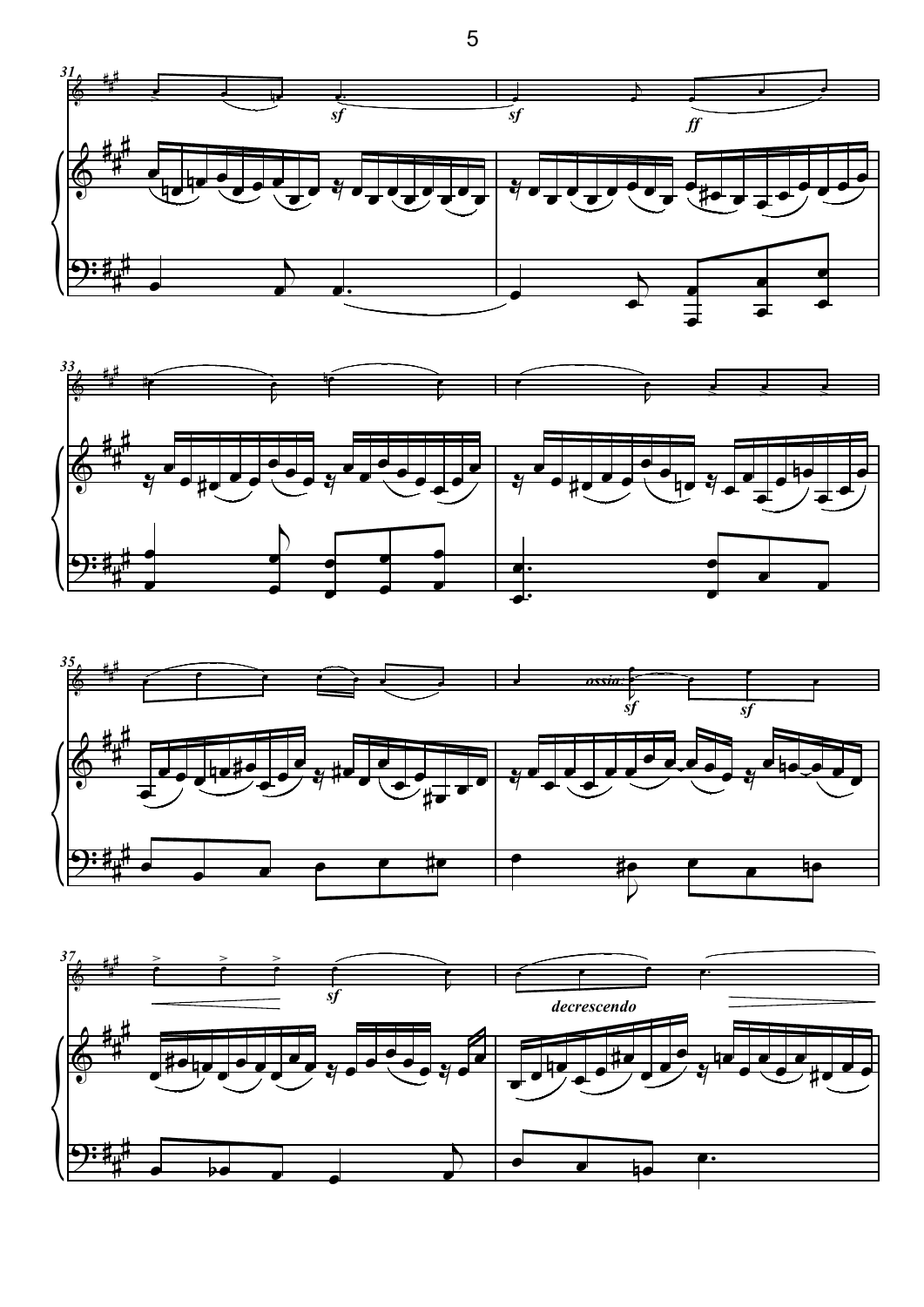